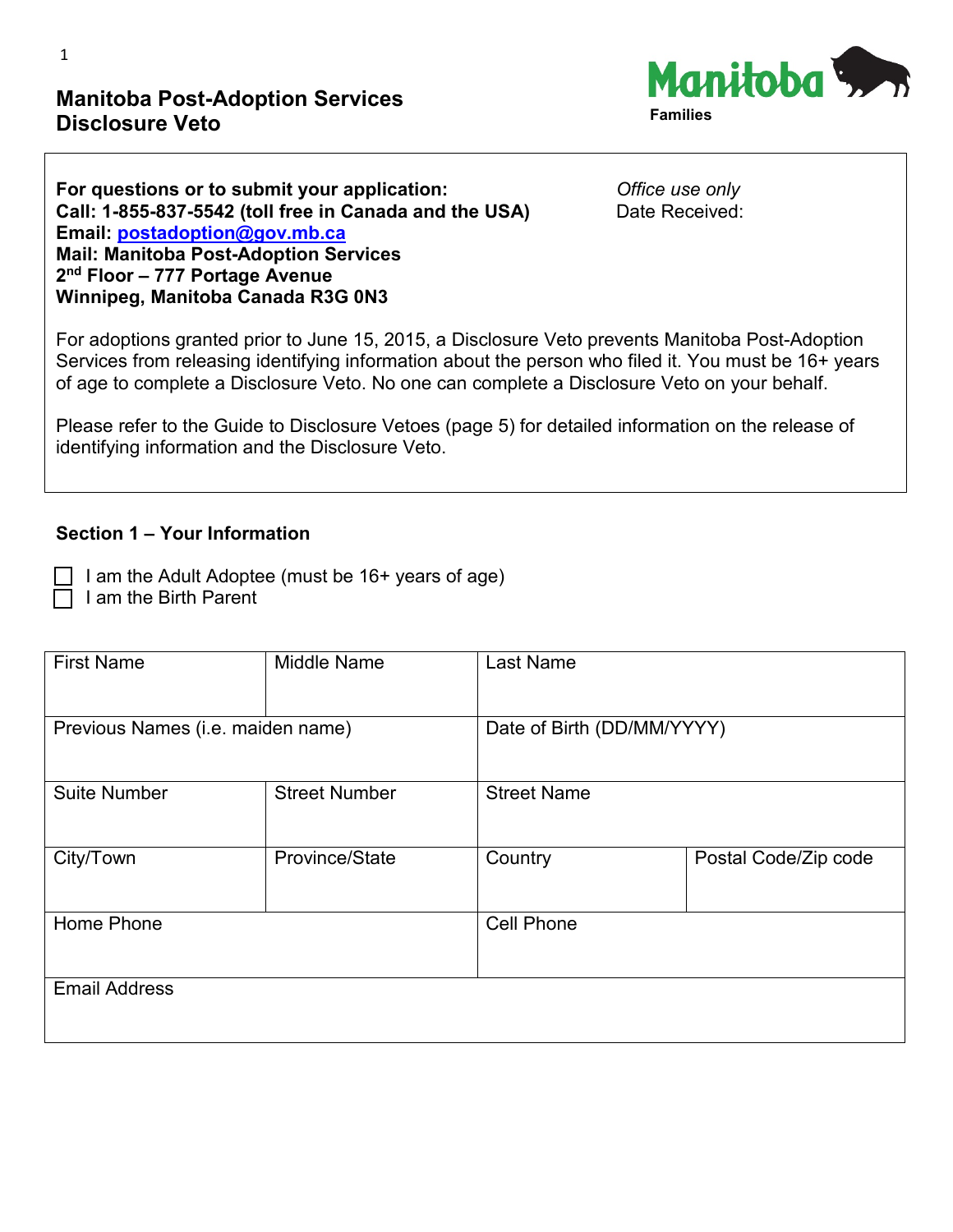

# **Manitoba Post-Adoption Services Disclosure Veto**

## **Section 2 - Birth Information (complete all known information)**

#### Complete if you are the Adult Adoptee:

| <b>Birth Name</b>             |                               | Place of Birth |
|-------------------------------|-------------------------------|----------------|
| <b>Birth Mother's Name</b>    | <b>Birth Father's Name</b>    |                |
| <b>Adoptive Parent's Name</b> | <b>Adoptive Parent's Name</b> |                |

Complete if you are the Birth Parent (you must complete a separate form for each child):

| <b>Child's Birth Name</b>                 |                            |
|-------------------------------------------|----------------------------|
| Child's Date of Birth                     | Child's Place of Birth     |
| Birth mother's name (include maiden name) | <b>Birth Father's Name</b> |

## **Section 3 - Preventing the Release of my Identifying Information**

Complete if you are the Adult Adoptee:

I do not want my identifying information released through the release of my pre-adoption birth registration to:

| г |
|---|
|   |

h Mother Birth Father

#### Complete if you are the Birth Parent:

I do not want my identifying information as recorded on the pre-adoption birth registration released to my child listed in Section 2.

#### **Section 4 - Additional Information**

I have chosen to include additional information (see page 4)

I have chosen not to include additional information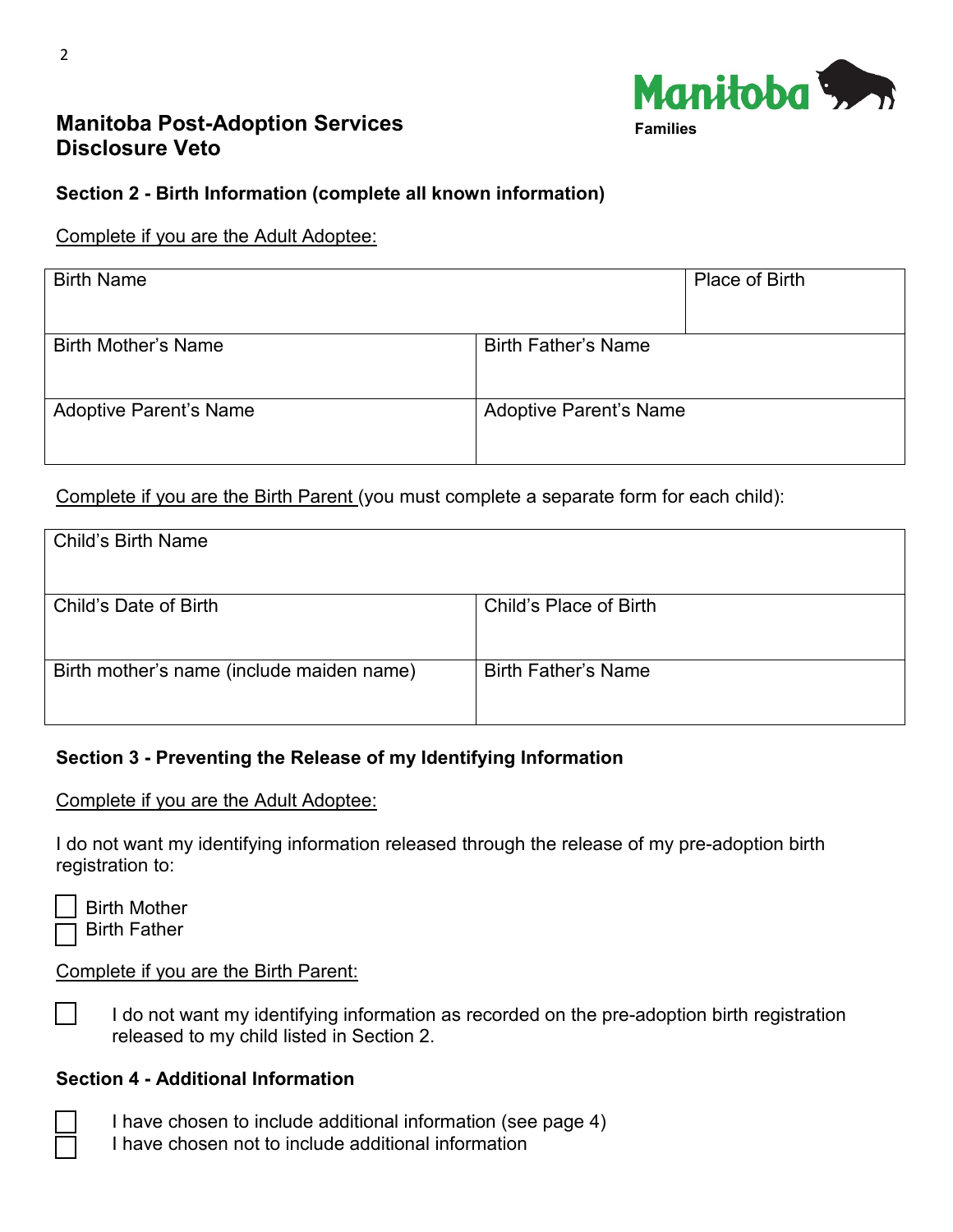

| <b>Manitoba Post-Adoption Services</b> |
|----------------------------------------|
| <b>Disclosure Veto</b>                 |

#### **Section 5 - Confirmation of Receipt**

 I would like to receive confirmation that Manitoba Post-Adoption Services has received my Disclosure Veto

I do not require confirmation of receipt

#### **Section 6 – Identification**

| I have included a copy of one of the following government issued identification with my application: |  |  |  |  |
|------------------------------------------------------------------------------------------------------|--|--|--|--|
| □ Driver's Licence □ Passport □ Birth Certificate □ Health Card □ Other                              |  |  |  |  |

## **Section 7 – Understanding, Acknowledgement and Certification**

By signing my name, I understand that the Director of Child and Family Services is obtaining personal information (including, if necessary for identification purposes, my Manitoba Health Registration Number) so that the Director can provide me with post-adoption services under the *Adoption Act*. I understand that my personal information is being collected under the authority of subsection 36(1)(b) of *The Freedom of Information and Protection of Privacy Act* and that my personal health information, if any, is being collected under the authority of subsection 12(1) of *The Personal Health Information Act.*

The information provided in this application is true and complete to the best of my knowledge. I certify that I am making this application in good faith and not for any improper purpose.

\_\_\_\_\_\_\_\_\_\_\_\_\_\_\_\_\_\_\_\_\_\_\_\_\_\_\_\_\_\_\_\_\_\_\_\_\_\_ \_\_\_\_\_\_\_\_\_\_\_\_\_\_\_\_\_\_\_\_\_\_\_\_\_\_\_\_\_\_

**Signature** Date Date Date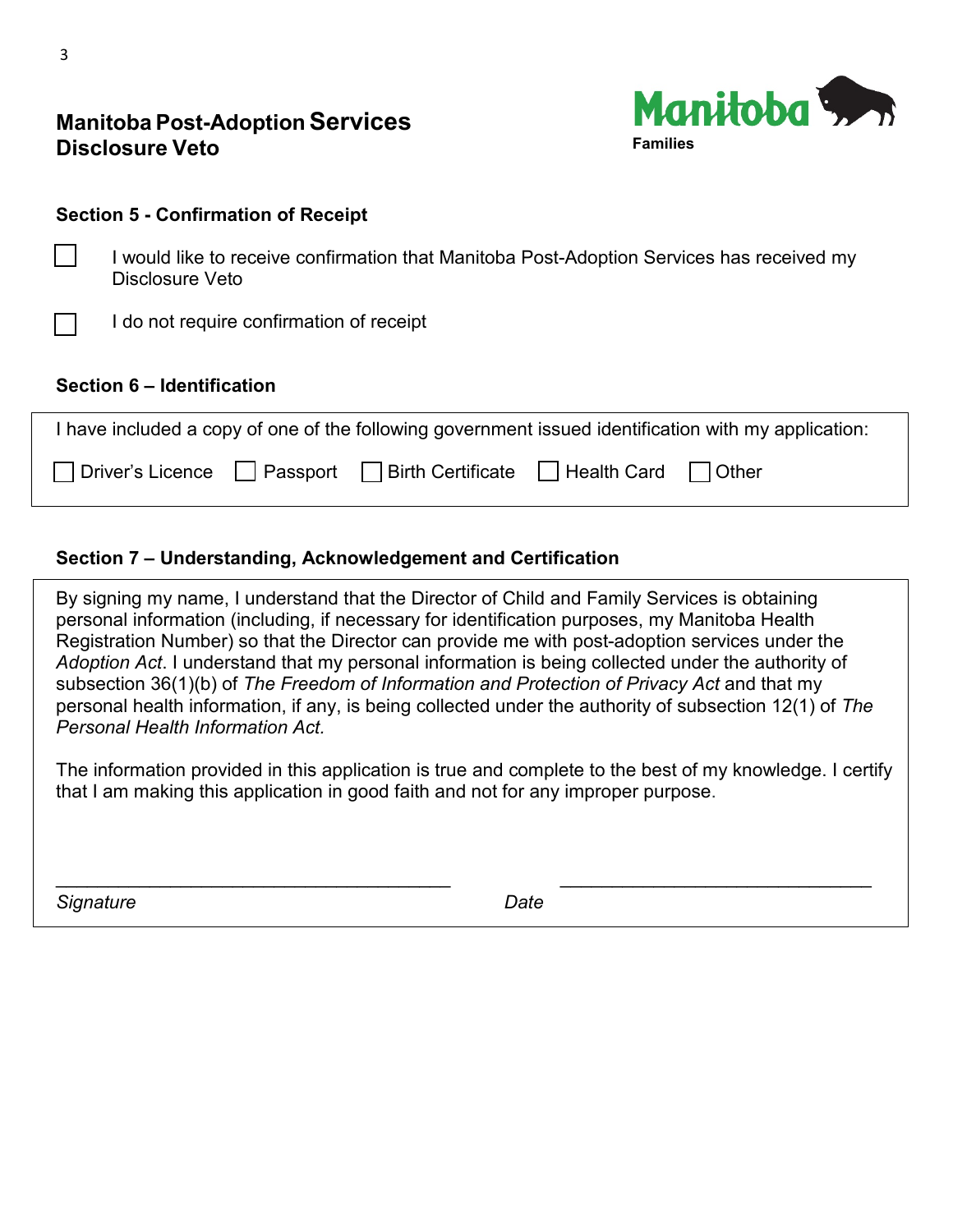# **Manitoba Post-Adoption Services Disclosure Veto**



#### **Additional Information**

This information will be disclosed to the person you have filed the Disclosure Veto regarding, only include non-identifying information you would like to have shared.

### **Medical Information**

**Personal Medical Conditions:** 

**Family Medical Conditions:** 

Other Information you wish to Share: